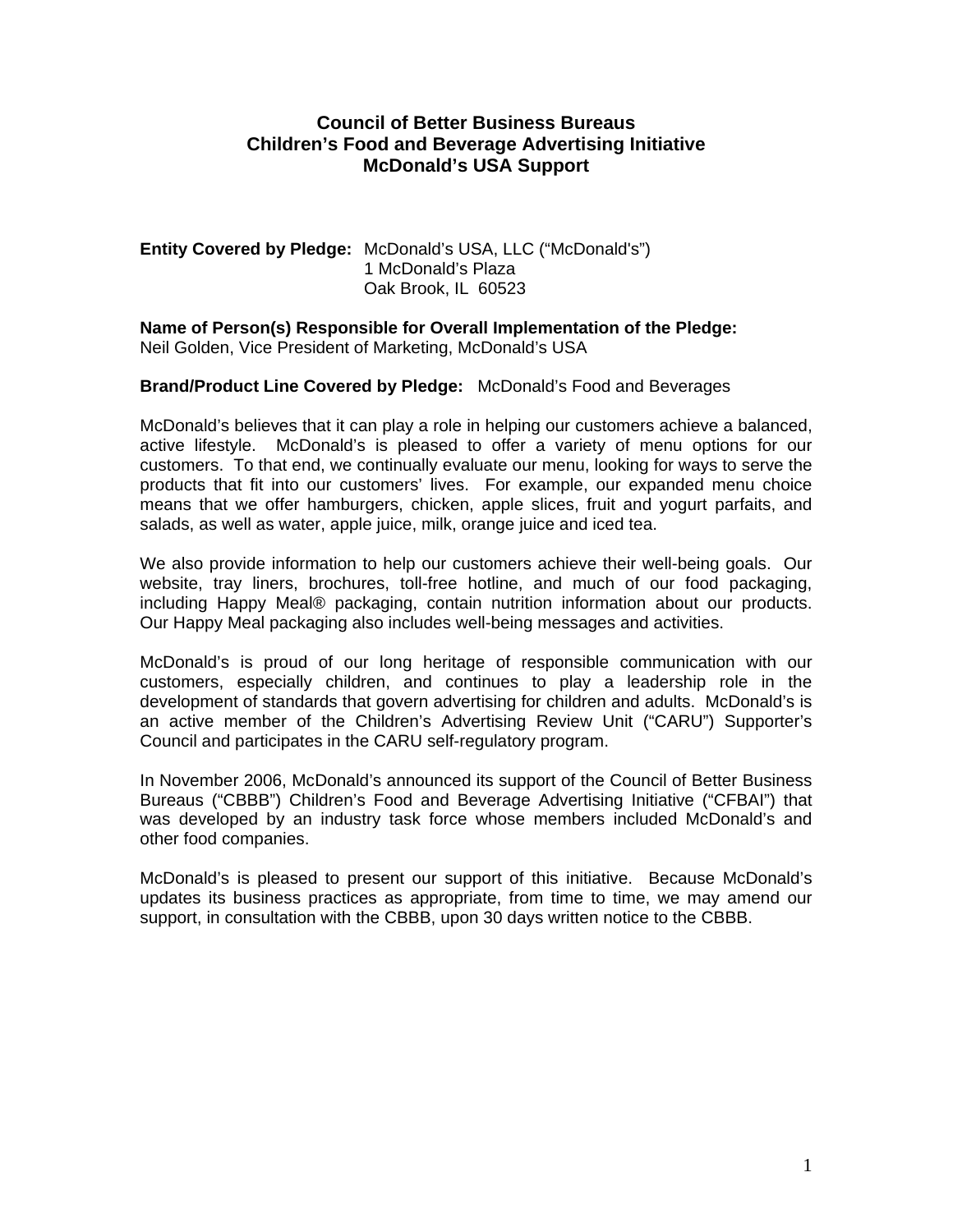#### **McDonald's Pledge:**

 $\overline{a}$ 

#### **Advertising Messaging**.

[1](#page-1-0)00% of McDonald's National Advertising<sup>1</sup> primarily directed to children under 12 years  $\delta$ old<sup>[2](#page-1-1)</sup> will further the goal of healthy dietary choices by advertising products that represent healthy dietary choices. McDonald's will achieve this objective by only featuring in National Advertising<sup>[3](#page-1-2)</sup> primarily directed to children under 12 years old meals that meet the following nutritional criteria: the advertised meal must provide no more than 600 calories; and no more than 35% of calories from fat, 10% of calories from saturated fat, and 35% total sugar by weight ("Advertised Meal"). The Advertised Meal will either be a 4 piece Chicken McNuggets® Happy Meal with low fat white milk and apple dippers with low-fat caramel dip or a Hamburger Happy Meal with low fat white milk and apple dippers with low-fat caramel dip. Currently, the Advertised Meal is the 4 piece Chicken McNuggets® meal. Nutritional information for these meals is detailed in Appendix A.

In addition, McDonald's will distribute advertising that prominently includes "healthy lifestyle messages" designed to appeal to children. Exhibit B sets forth examples of such advertising.

By type of media, McDonald's support of the CFBAI will be as follows:

- □ Television. All McDonald's National Advertising on television primarily directed to children under 12 years old will feature the Advertised Meal. In addition, some of McDonald's National Advertising will promote "healthy lifestyle messages".
- □ Radio. All McDonald's National Advertising on radio primarily directed to children under 12 years old will feature the Advertised Meal.
- $\Box$  Print. McDonald's generally does not utilize print media in its National Advertising primarily directed to children under 12 years old.

<span id="page-1-0"></span><sup>1</sup> "National Advertising" shall include any commercial message paid for and approved by McDonald's USA and its affiliates, in television, radio, print or internet that is disseminated to all or a substantial portion of the United States. National advertising does not include point of sale materials (i.e., menus, tray liners, kiosks, signs, food wraps, boxes, bags, packages).

<span id="page-1-1"></span> $^2$  Advertising primarily directed to children under 12 years old means: 1) media purchased according to Nielsen standard demographics for audiences under 12 for television and internet and media purchased according to Arbitron standard demographics for audiences under 12 for radio; or 2) media purchased for any program or website where the audience generally consists of 30% or more of children under the age of 12 years.

<span id="page-1-2"></span> $3$  Measured in gross rating points at the time the advertising is purchased, for successive one-year calendar periods beginning January 1, 2008.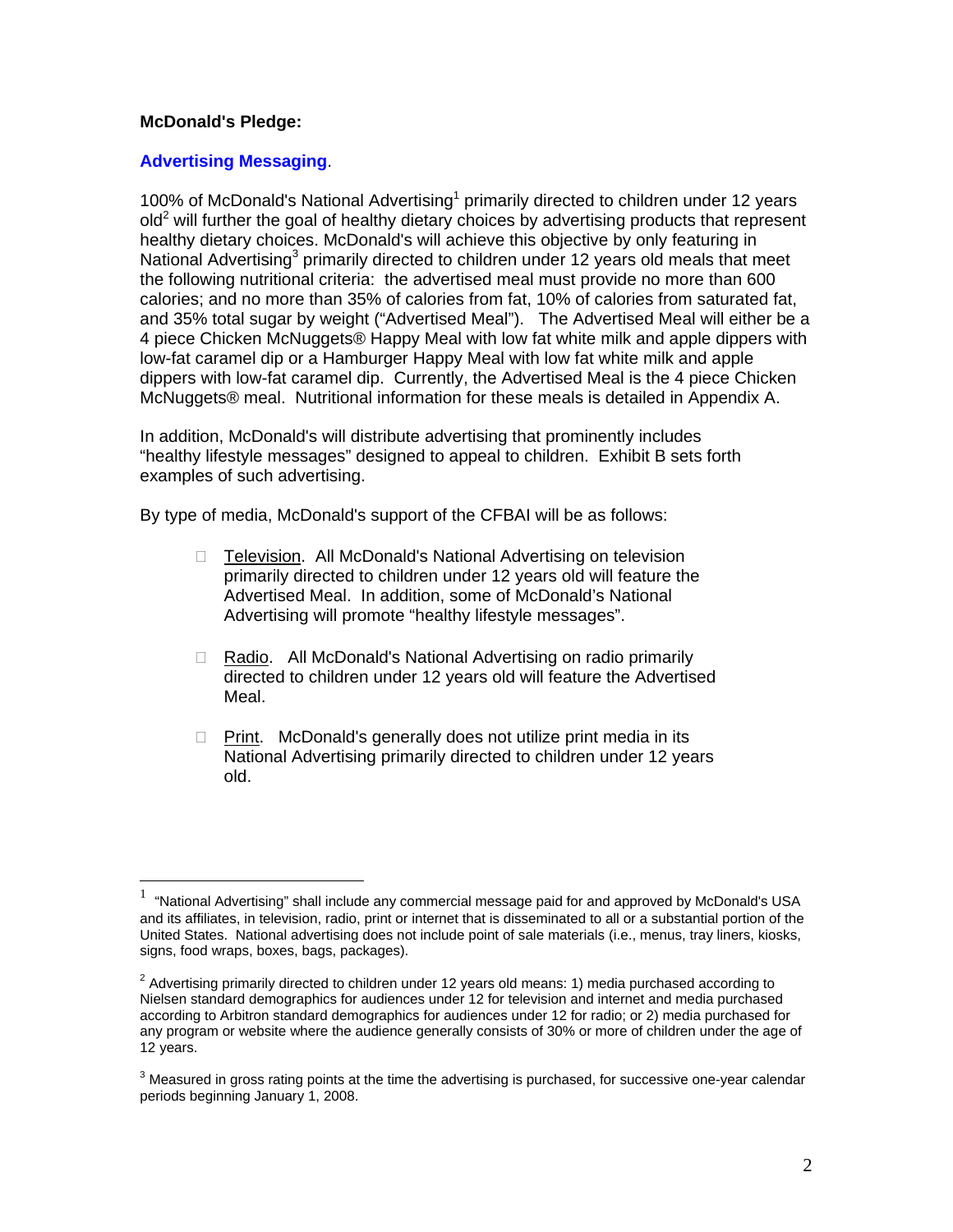- □ Third-Party Internet. All food in McDonald's National Advertising on third party internet sites primarily directed to children under 12 years old will be the Advertised Meal.
- □ McDonald's Owned Websites. All food on pages of McDonald's owned websites that are primarily directed to children under 12 years old will be the Advertised Meal. In addition, McDonald's will distribute materials on its websites that prominently include "healthy lifestyle messages".

IMPLEMENTATION SCHEDULE: McDonald's commitment is effective starting January 1, 2008.

**\* \* \* \* \*** 

**Use of Licensed Characters**. McDonald's will limit its use of third-party licensed characters in paid advertising primarily directed to children under 12 to the promotion of "healthy dietary choices." <sup>[4](#page-2-0)</sup> McDonald's will limit its use of third-party licensed characters on McDonald's owned websites primarily directed to children under 12 to the promotion of "healthy dietary choices" or "healthy lifestyle messages." McDonald's intends to accomplish this objective by utilizing licensed characters primarily in conjunction with the Advertised Meal or the components of that meal.

IMPLEMENTATION SCHEDULE: McDonald's commitment is effective starting January 1, 2008.

\* \* \* \* \*

**Product Placement**. McDonald's will not pay for or actively seek to place its food or beverage products in the program/editorial content of any medium primarily directed to children under 12 years old for the purpose of promoting the sale of those products.

IMPLEMENTATION SCHEDULE: McDonald's commitment is effective starting January 1, 2008.

\* \* \* \* \*

**Use of Products in Interactive Games**. In any interactive game primarily directed to children under 12 years old where McDonald's food or beverage products are incorporated into the game, the interactive game will incorporate or be accompanied by products representing "healthy dietary choices" or "healthy lifestyle messaging" as defined by the CFBAI.

 $\overline{a}$ 

<span id="page-2-0"></span><sup>&</sup>lt;sup>4</sup> As stated in the CFBAI principles document, this does not apply to the use of licensed characters on packaging, provided the packaging does not appear in advertising directed to children under 12.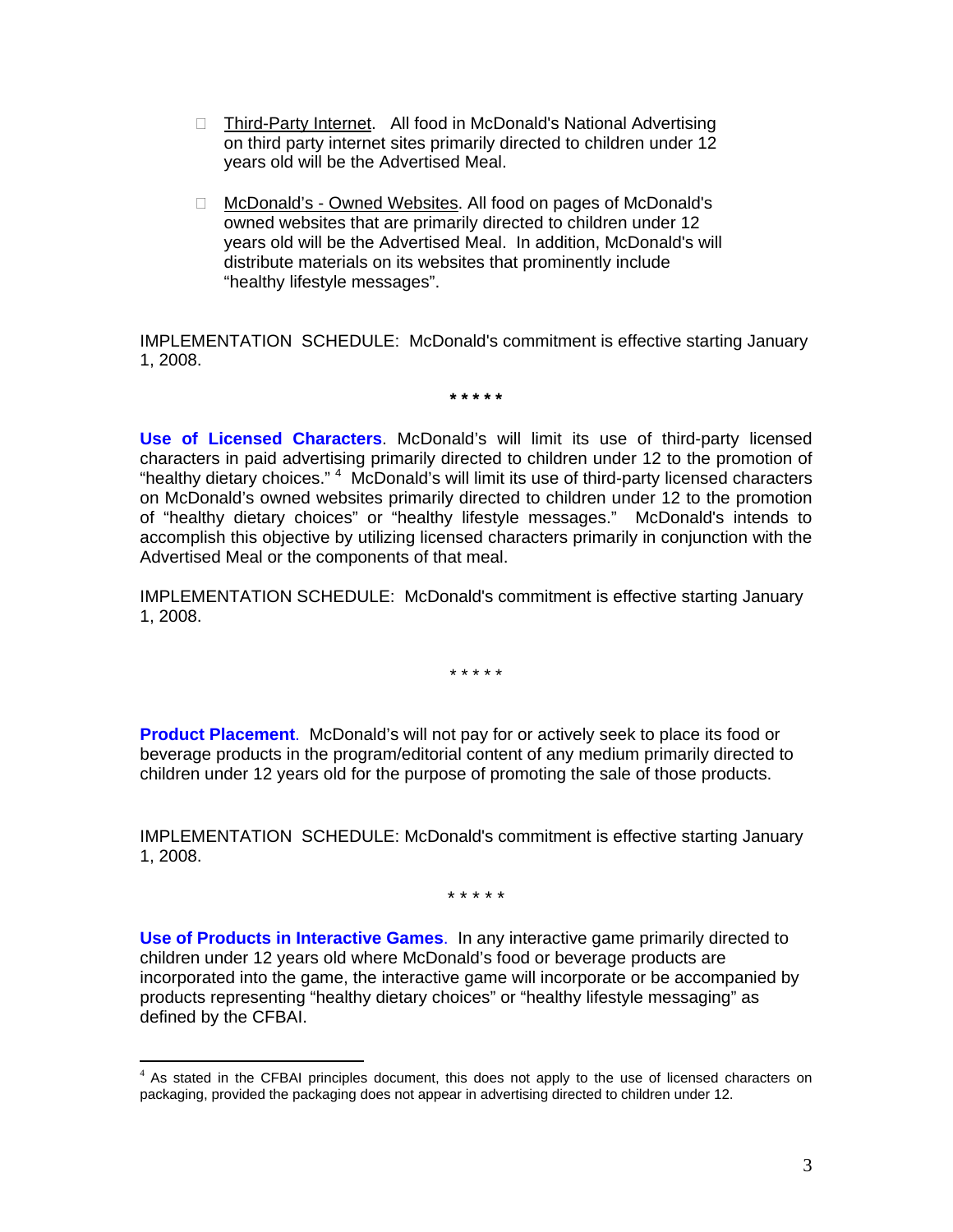IMPLEMENTATION SCHEDULE: McDonald's commitment is effective starting January 1, 2008.

\* \* \* \* \*

**Advertising in Schools.** McDonald's will not advertise food or beverage products in elementary schools. However, McDonald's provides educators with curriculum materials and activities that address children's well-being.<sup>[5](#page-3-0)</sup>

IMPLEMENTATION SCHEDULE: McDonald's commitment is effective starting January 1, 2008.

 $\overline{a}$ 

<span id="page-3-0"></span> $5$  As stated in the CFBAI principles document, this limitation will not apply to displays of food and beverage products, charitable fundraising activities, public service messaging, or items provided to school administrators.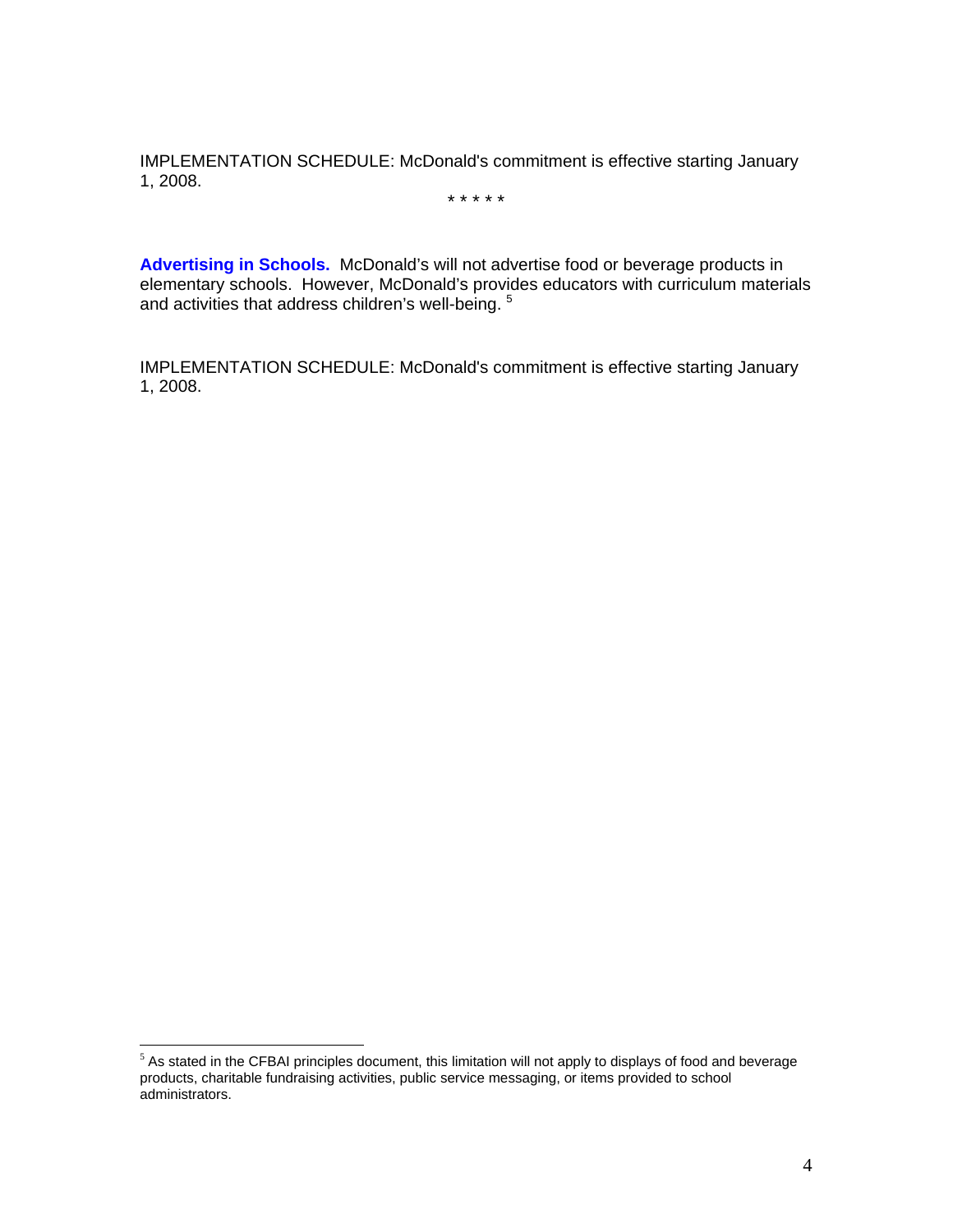# **Appendix A**

## **Supporting Data For Healthy Dietary Choices**

## **A. THE ADVERTISED MEAL**

4-piece Chicken McNuggets Happy Meal, including Apple Dippers, Low Fat Caramel Dip and a Jug of 1% low fat white milk or Hamburger Happy Meal, including Apple Dippers, Low Fat Caramel Dip and a Jug of 1% low fat white milk.

## **B. INGREDIENT LISTS**

#### **Chicken McNuggets®:**

White boneless chicken, water, food starch-modified, salt, chicken flavor (autolyzed yeast extract, salt, wheat starch, natural flavoring (botanical source), safflower oil, dextrose, citric acid, rosemary), sodium phosphates, seasoning (canola oil, mono- and diglycerides, natural extractives of rosemary). Battered and breaded with: water, enriched flour (bleached wheat flour, niacin, reduced iron, thiamin mononitrate, riboflavin, folic acid), yellow corn flour, food starch-modified, salt, leavening (baking soda, sodium acid pyrophosphate, sodium aluminum phosphate, monocalcium phosphate, calcium lactate), spices, wheat starch, whey, corn starch. Prepared in vegetable oil ((may contain one of the following: Canola oil, corn oil, soybean oil, hydrogenated soybean oil, partially hydrogenated soybean oil, partially hydrogenated corn oil with TBHQ and citric acid added to preserve freshness), dimethylpolysiloxane added as an antifoaming agent). CONTAINS: WHEAT AND MILK

### **Apple Dippers:**

Apples, calcium ascorbate (a blend of calcium and vitamin C) to maintain freshness and color.

### **Low Fat Caramel Dip:**

Corn syrup, sweetened condensed whole milk, high fructose corn syrup, water, butter (cream, salt), sugar, salt, disodium phosphate, artificial flavors (vanillin, ethyl vanillin), caramel color, pectin, potassium sorbate (preservative). CONTAINS: MILK

#### **1% Low Fat Milk Jug:**

Low fat milk, vitamin A palmitate, vitamin D3. Contains 25% of the Daily Value of vitamin D.

#### **Hamburger:**

Beef Patty: 100% pure USDA inspected beef; no additives, no fillers, no extenders. Prepared with grill seasoning (salt, black pepper).

Regular Bun: Enriched flour (bleached wheat flour, malted barley flour, niacin, reduced iron, thiamin mononitrate, riboflavin, folic acid), water, high fructose corn syrup, yeast, partially hydrogenated soybean oil, soybean oil, canola oil, contains 2% or less of each of the following: salt, wheat gluten, calcium sulfate, soy flour, ammonium sulfate, calcium carbonate, calcium phosphate, monocalcium phosphate, ammonium chloride, baking soda, sorbic acid, deactivated dry yeast, dough conditioners (may contain one or more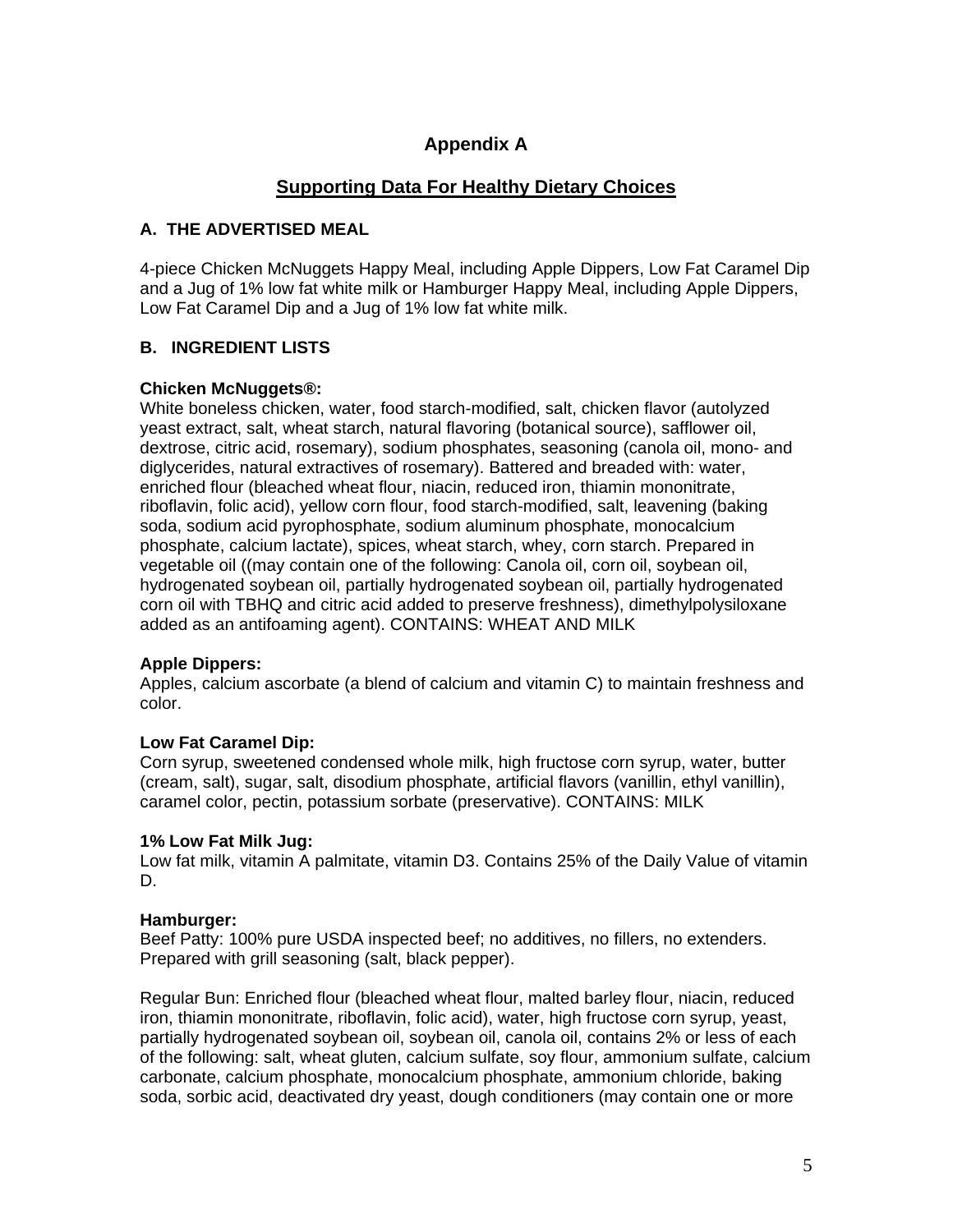the following: distilled monoglycerides, DATEM, sodium stearoyl lactylate, calcium peroxide, ascorbic acid, azodicarbonamide, mono- and diglycerides, enzymes, guar gum), calcium propionate & sodium propionate (preservatives), soy lecithin. CONTAINS: WHEAT AND SOY.

Ketchup: Tomato concentrate from red ripe tomatoes, distilled vinegar, high fructose corn syrup, water, corn syrup, salt, natural flavors (vegetable source).

Mustard: Distilled vinegar, water, mustard seed, salt, turmeric, paprika, spice extractive.

Pickle Slices: Cucumbers, water, distilled vinegar, salt, calcium chloride, alum, potassium sorbate (preservative), natural flavors (plant source), polysorbate 80, extractives of turmeric (color).

Onions: Chopped onions.

 $\overline{a}$ 

#### **C. PRINCIPLES GOVERNING McDONALD'S PRODUCTS ADVERTISED TO CHILDREN UNDER 12 YEARS OF AGE**

As part of its commitment to the Council of Better Business Bureaus Children's Food and Beverage Advertising Initiative, McDonald's pledges that it will limit its National Advertising to children under 12 for McDonald's food to responsibly portioned meals limiting fat, saturated fat, and total sugars. That is, the Advertised Meal will provide:

- No more than 600 calories per meal;
- No more than 35 percent of calories from fat;
- No more than 10 percent of calories from saturated fat; and,
- No more than 35 percent total sugars by weight.
	- *1. McDonald's Principles Are Consistent With Dietary Guidelines.*

The Dietary Guidelines for Americans 2005 ("Dietary Guidelines") provide science-based advice to promote health and reduce risk of major chronic diseases through diet and physical activity.<sup>[6](#page-5-0)</sup> The Dietary Guidelines provide guidance on total calorie intake levels for various population groups. The Dietary Guidelines also recommend overall limits on fat, saturated fat, and sugar. We have looked at the Dietary Guidelines as a primary source of our internal nutrition standards.

For example, the Dietary Guidelines recommend a calorie range for "sedentary," "moderately active" and "active" boys and girls ages 4 through 13 years of 1,200 – 2,600 calories per day. McDonald's restaurants and meals appeal to a range of families and their children. Consequently, for purposes of this pledge, we have established as our internal benchmark an average total daily caloric intake for children 4 – 8 and 9 - 13 years old of 1800 calories (reflecting an average of recommended calorie limits for all

<span id="page-5-0"></span><sup>6</sup> For a complete copy of the Dietary Guidelines for Americans 2005, go to www.healthierus.gov/dietaryguidelines.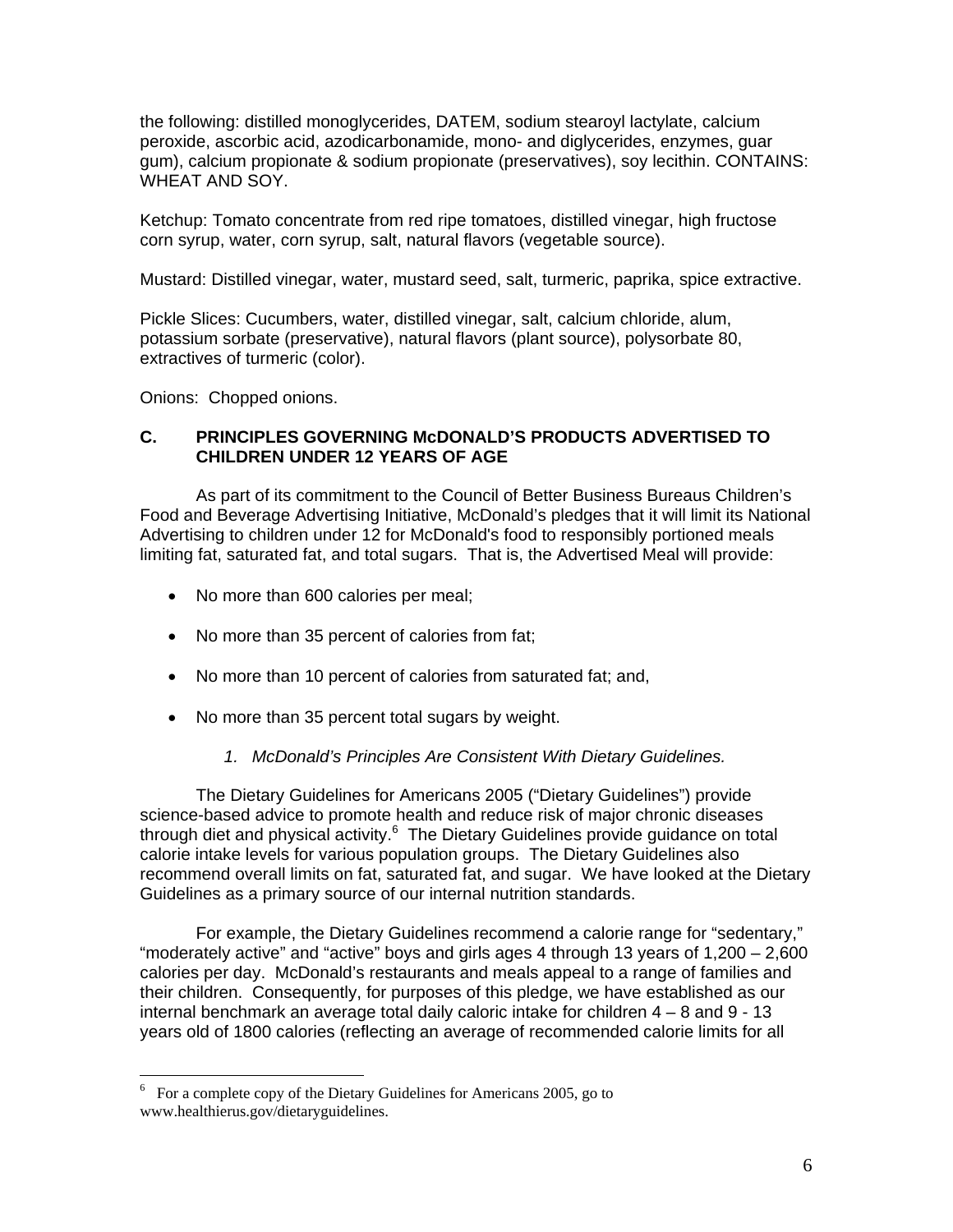age groups across all activity levels of boys and girls 4 – 13 based on the Dietary Guidelines).

The Dietary Guidelines recommend that children between the ages of 4 and 18 years should limit their calories from fat to no more than 35 percent of their daily diet. In addition, the Guidelines recommend a ceiling of 10 percent of calories from saturated fat for all Americans. With respect to sugars, the Dietary Guidelines recommend that added sugars be "kept to a minimum."

McDonald's principles for the Advertised Meal are consistent with the Dietary Guidelines. The McDonald's limits on fat and saturated fat (35 percent and 10 percent of calories, respectively) track the specific recommendations set forth in the Guidelines. McDonald's 35 percent by weight limitation on total sugars ensures a relatively minimal level of added sugars. Significantly, the McDonald's meals meeting the fat and calorie limitations of the principles invariably derive most of their sugars from foods in which sugar is naturally present, *i.e.,* milk and fruit. The 600 calorie limitation imposed by the McDonald's limitations ensures that the Advertised Meal does not contribute more than 1/3 of the average total calories children should consume.

#### *2. McDonald's Principles Are Consistent With the Government Standards.*

Responding to the growing concern about obesity in school children in the United States, the United States Department of Agriculture has called on schools to take a leadership role in helping students make healthy eating and active lifestyle choices. The agency has established the HealthierUS School Challenge, which, among other things, provides specific Criteria for Sales/Service of À La Carte and/or Vended Items sold at schools during the school day.<sup>[7](#page-6-0)</sup> Those criteria expressly incorporate the "35-10-35" criteria as a "catch-all" standard for a la carte and vended items sold at elementary schools. In the absence of general standards for meal-type products, we are applying the "35-10-35" standard to the combination of items McDonald's sells as a meal. We note that the HealthierUS School Challenge program also sets a general calorie limit of 200 calories for à la carte and vended items. We have considered this limit in adopting as our internal standard a 600 calorie limit for a children's meal, based on an average 1800 calorie daily diet.

The Advertised Meal consists of an "entrée" or "main dish," a "side dish" or "dessert," and a "beverage." The Advertised Meal will, in its entirety, meet the "35-10- 35" criteria for fat, saturated fat, and total sugars. And, at 600 calories or less, the Advertised Meal is consistent with the 200 calorie limit per item provided in the HealthierUS School Challenge program.

#### *3. McDonald's Principles Are Consistent With Portion Control.*

The Advertised Meal constitutes "portion control," because it provides the three elements of a meal in a constant format subject to an overall calorie limitation. By limiting the total calories of the Advertised Meal to 600 this ensures that the meal does not contribute more than 1/3 of the 1800 total calories children should consume in a day.

<span id="page-6-0"></span><sup>-&</sup>lt;br>7 For a complete copy of the HealthierUS School Challenge, go to teamnutrition.usda.gov/HealthierUS/index.html.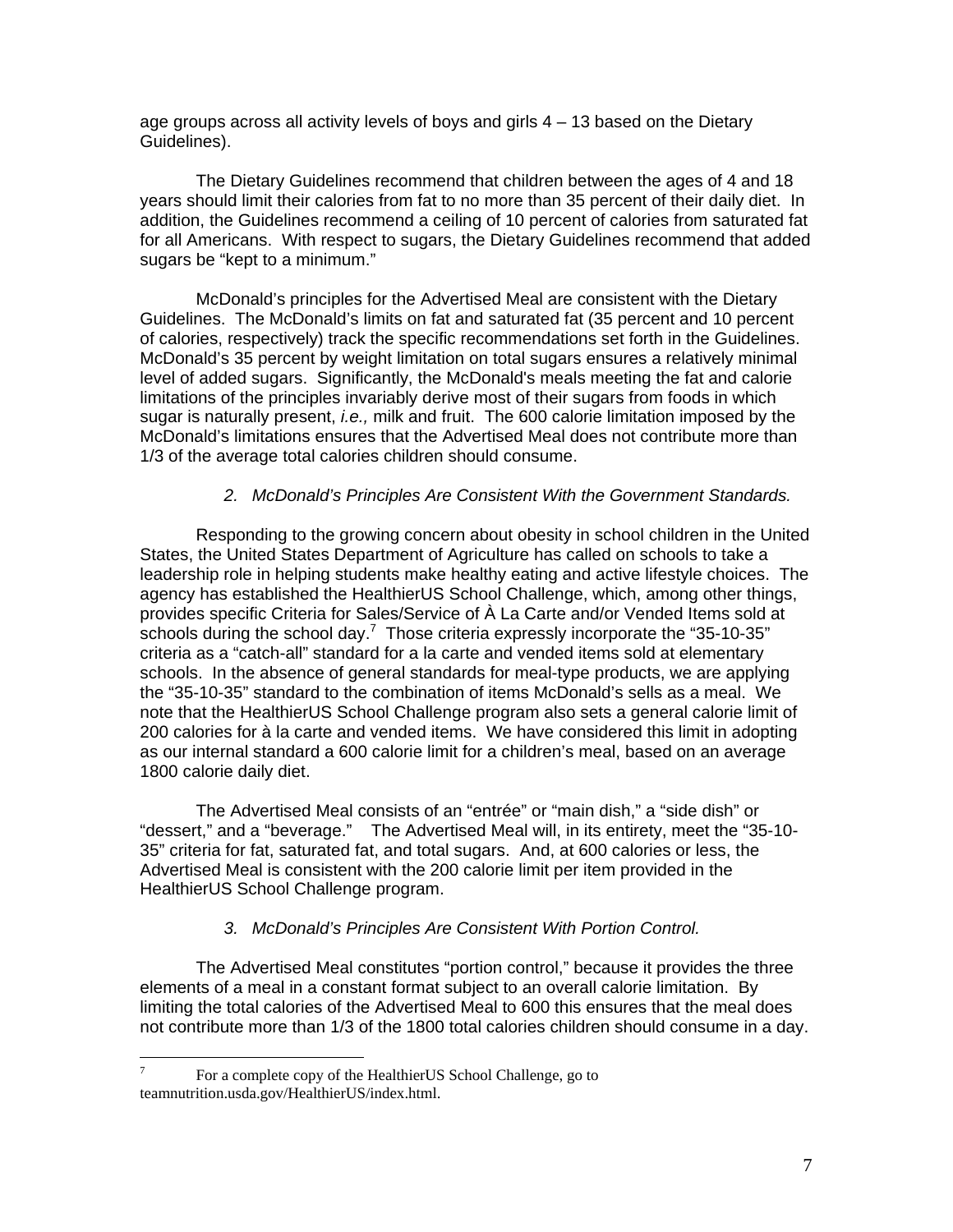## **D. THE ADVERTISED MEAL MEETS THE PRINCIPLES.**

The Advertised Meal is either a 4-piece Chicken McNuggets® Happy Meal, including Apple Dippers, Low Fat Caramel Dip, and a 236 ml "Jug" of 1% low fat milk or the Hamburger Happy Meal, including Apple Dippers, Low Fat Caramel Dip and a 236 ml "Jug" of 1% low fat milk.

The following chart sets forth the nutritional values of the McNuggets Advertised Meal:

| <b>FOOD ITEM</b>                               | <b>WEIGHT</b> | <b>CALORIES</b> | <b>FAT/FAT</b><br><b>CALORIES</b> | <b>SAT FAT/</b><br><b>SAT FAT</b><br><b>CALORIES</b> | <b>SUGARS</b>  | <b>SODIUM</b> |
|------------------------------------------------|---------------|-----------------|-----------------------------------|------------------------------------------------------|----------------|---------------|
| 4-piece<br><b>CHICKEN</b><br><b>MCNUGGETS®</b> | 64g           | 170             | 10g/90                            | 2g/18                                                | 0 <sub>g</sub> | 450mg         |
| <b>APPLE</b><br><b>DIPPERS</b>                 | <b>68g</b>    | 35              | 0g/0                              | 0g/0                                                 | 6g             | <b>Omg</b>    |
| <b>LOW FAT</b><br><b>CARAMEL DIP</b>           | 21g           | 70              | .5g/5                             | 0g/0                                                 | 9g             | 35mg          |
| <b>1% LOW FAT</b><br><b>MILK</b>               | 249g          | 100             | 2.5g/20                           | 1.5g/14                                              | 12g            | 125mg         |
| <b>TOTAL</b>                                   | 402g          | 375             | 13g/115                           | 3.5g/31.5                                            | 27g            | 610mg         |

The McNuggets Advertised Meal meets the requirements of the nutritional principles outlined in McDonald's pledge. Specifically:

- Approximately 31 percent of the total calories are derived from fat;
- Approximately 8 percent of total calories are derived from saturated fat;
- Approximately 7 percent of the total weight of the product is made up of sugars;
- The total calories provided by the meal are 375.

Accordingly, the Advertised Meal meets the "35-10-35" criteria and is well under 600 calories.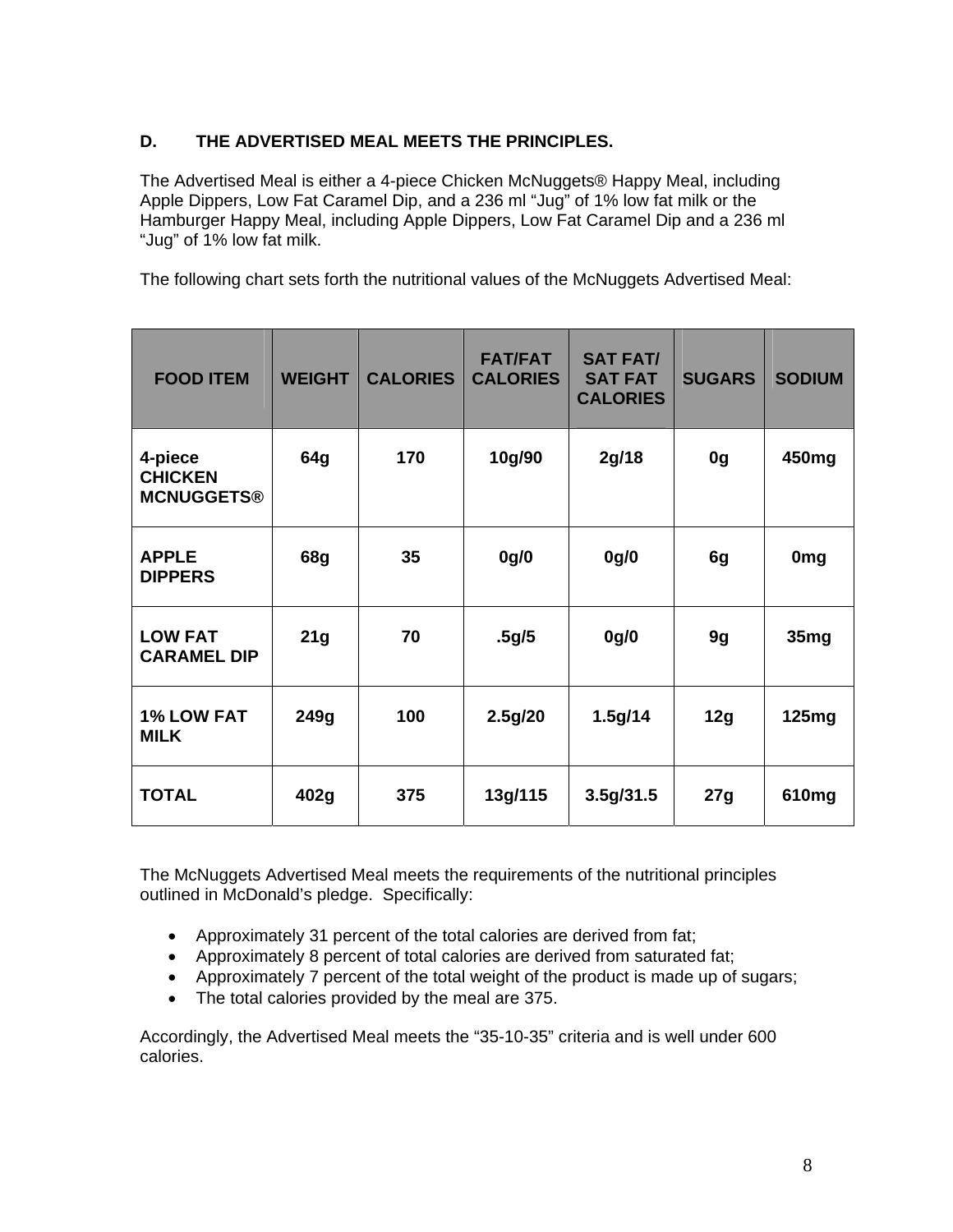The following chart sets forth the nutritional values of the Hamburger Advertised Meal:

| <b>FOOD ITEM</b>                     | <b>WEIGHT</b> | <b>CALORIES</b> | <b>FAT/FAT</b><br><b>CALORIES</b> | <b>SAT FAT/</b><br><b>SAT FAT</b><br><b>CALORIES</b> | <b>SUGARS</b> | <b>SODIUM</b>    |
|--------------------------------------|---------------|-----------------|-----------------------------------|------------------------------------------------------|---------------|------------------|
| <b>HAMBURGER</b>                     | 100g          | 250             | 9g/80                             | 3.5g/31                                              | 6g            | 520mg            |
| <b>APPLE</b><br><b>DIPPERS</b>       | 68g           | 35              | 0g/0                              | 0g/0                                                 | 6g            | 0 <sub>mg</sub>  |
| <b>LOW FAT</b><br><b>CARAMEL DIP</b> | 21g           | 70              | .5g/5                             | 0g/0                                                 | 9g            | 35 <sub>mg</sub> |
| <b>1% LOW FAT</b><br><b>MILK</b>     | 249g          | 100             | 2.5g/20                           | 1.5g/14                                              | 12g           | 125mg            |
| <b>TOTAL</b>                         | 438g          | 455             | 12g/105                           | 5g/45                                                | 33g           | 680mg            |

The Hamburger Advertised Meal meets the requirements of the nutritional principles outlined in McDonald's pledge. Specifically:

- Approximately 23 percent of the total calories are derived from fat;
- Approximately 10 percent of total calories are derived from saturated fat;
- Approximately 8 percent of the total weight of the product is made up of sugars;
- The total calories provided by the meal are 455.

Accordingly, the Advertised Meal meets the "35-10-35" criteria and is well under 600 calories.